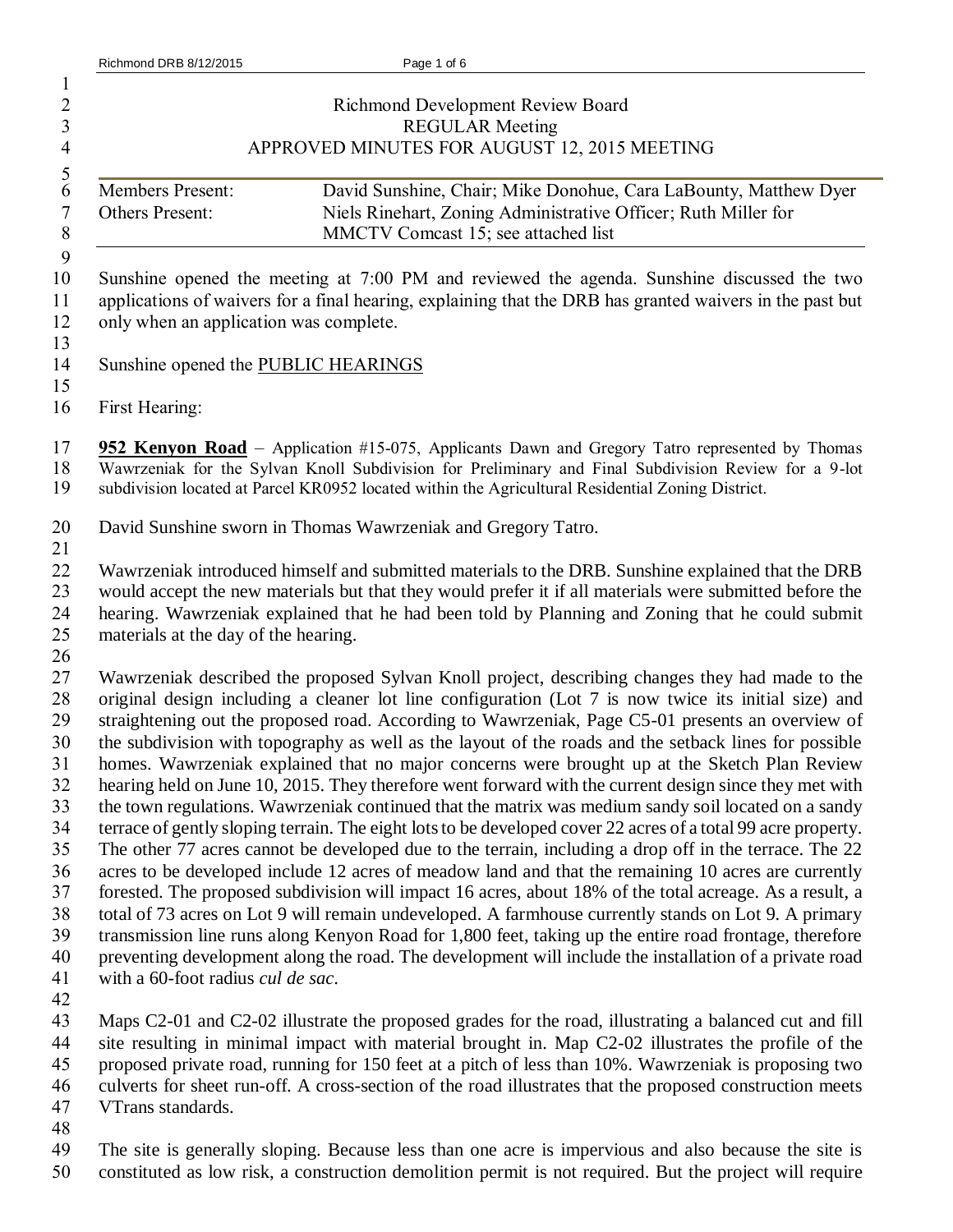erosion control measures. Sheets C8-01 and C8-02 illustrate proposals to address any drainage and erosion control issues during and after construction. Wawrzeniak explained that they will proceed to follow the state criteria in regards to drainage and erosion control issues, saying that the process is

outlined in Sheets C8-01 and C8-02. Wawrzeniak described erosion control measures in detail.

 Wawrzeniak explained that in the fifth paragraph of the project narrative, there is some generic language that can be used for the deeds to all eight lots concerning roads and maintenance.

 Wawrzeniak concluded by referring to the staff report and said he didn't see anything in particular that he needed to address.

 Sunshine asked Wawrzeniak several questions concerning the proposed development. In response Wawrzeniak explained that the easement language be proportionate. Also, they would supply separate language for both Lots 7 and 8 to include the spur that led to these lots. Sunshine also asked how Lot 5 would be accessed and Wawrzeniak said that Lot 5 would be accessed off the main road, so that only Lots 7 and 8 would require the easement.

 Wawrzeniak said that Wastewater Permit 4-4498 would be made available once they received it from the state. He explained that each lot will have conventional systems with separate drilled wells and individual septic systems.

 LaBounty clarified that the narrative describes only eight lots but that it should refer to nine, explaining that the ninth lot should be included since it will also have an easement on the *cul de sac* and so will therefore need to be included in the road maintenance agreement. LaBounty also inquired if the applicant was asking for a waiver since the plans illustrate only a 50-foot right-of-way when the town regulations require a 60-foot right-of-way. Wawrzeniak said that no, they are not asking for a waiver because Geoffrey Urbanik said he only required a 50-foot right-of-way for a private road. LaBounty said that no, they would need a waiver since the subdivision regulations specify the need for a 60-foot right-of-way. Wawrzeniak said he would create a 60-foot right-of-way.

 Sunshine said that the width of the proposed road was a problem since they are 20 feet and not 24 feet wide. LaBounty said that is not what is listed in the subdivision regulations, rather the road should be 20 feet wide with 2-foot wide shoulders.

 LaBounty asked why the applicant was proposing 15 inch culverts and not 18 inch, explaining that the driveway specifications are changing to 18 inch. Wawrzeniak said that he would be fine with installing 18 inch culverts. LaBounty followed-up by asking if the applicant had conducted calculations for flash flooding. Wawrzeniak said that the proposed development could handle 100 year storms. LaBounty said that they should put this into the language. LaBounty continued by asking what triggers the ESPC and Wawrzeniak said that slope in excess of 1 to 3 triggered the ESPC.

 LaBounty said that the applicant has provided letters from the school district, the police, but what about the access permit? Wawrzeniak believes that everything should be in place.

 Sunshine asked what analysis had been done to assess what impact the proposed project will have on Kenyon Road. Sunshine said that the DRB assumes that when going to the Selectboard that the road

foreman has taken potential impacts into consideration. Wawrzeniak explained that there was a

 discussion with Peter Goselin on the site and that Goseline determined that the proposed eight lots would not have an impact on Kenyon Road. Swank estimated that the construction of eight lots would

result in about 32 extra trips a day.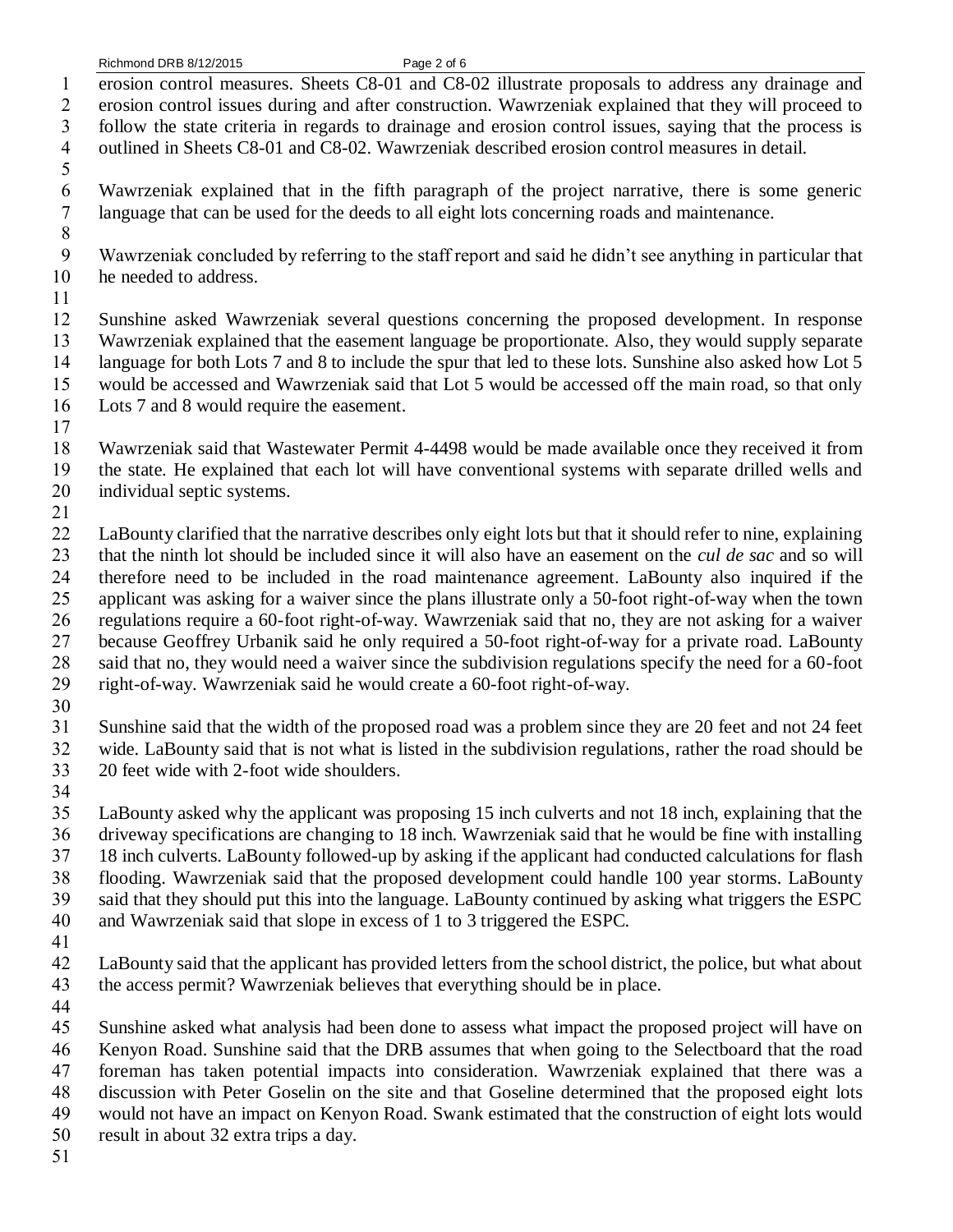- LaBounty stated that there was a discussion during the Sketch Plan Review about possibly straightening
- out Kenyon Road. She said that the town might want to investigate this issue. Gregory Tatro discussed
- plans to cut the berm and other ideas for how they might open up the road and improve the situation on
- Kenyon Road.
- 

 Jim Zarelman said that where the bus currently stops, there isn't a good turn-around. He said the situation is precarious at best and asked if the *cul de sac* was adequate. Wawrzeniak said that he believed it was more than adequate. Sunshine asked if busses utilized private roads and LaBounty said they might if there was a safe turnaround. She explained that the end of their line is dependent on where they stop picking up kids. Tatro explained that he'd be willing to build a turnaround to make things safer, if

- the neighbors came up with a plan and if the school board came to them and asked for it.
- 

 Zarelman said that there is no good well on the road and that several of the wells are dry. He asked if these dry wells were a concern. Wawreniak said that no, they were not since these issues are addressed in state permit.

 Zarelman asked about the possible intentions for Lot 9. Wawrzeniak said that because of the power line, they are very limited in terms of what they can do along the front of Kenyon Road. However, where the farmhouse is, there has been some discussion about the construction of a solar array on a six acre portion of the lot, but they don't know. However, the back pocket is undevelopable. Wawrzeniak continued to say that there could be a Phase 2 but that they first want to see if the Phase 1 project is marketable. Tatro added that they really do not have any plans for the rest of the land, but that maybe somebody might want it for a small farm.

 Zarelman stated that there is a valuable deer yard in the back and as a result, not much can be done with the land. Wawrzeniak responded that the proposed project will have minimal impact on the deer yard since the ANR illustrates the deer yard as running up to the tree line. LaBounty emphasized that therefore the deer yard does not lie within Lots 1 through 8. Wawrzeniak pointed to Map C5-01 to illustrate the avoidance of the deer yard within only minimal impact from Lots 5 and 7.

 Zarelman asked if the power lines would be buried and Sunshine replied that yes they are and that all utilities must be buried.

 Sunshine then explained that he would like to see the lot maintenance agreement for Lots 7 and 8, an adjustment to the width of the road, and the wastewater permit and would therefore like to discuss the approval of the preliminary review now and then ask that the applicant return for a final review. Wawrzeniak said that since all the items are minor, could their completion be conditional since they are documents that they could file.

 *Sunshine asked for a motion. LaBounty made the motion to accept the application as complete for the preliminary and final hearing and to move to executive session. There was no second and therefore no motion. Donohue asked for a motion to accept the material for the preliminary and then to go into* 

*deliberative session, seconded by Matthew Dyer. LaBounty asked if the DRB had to go into a* 

- *deliberative session or if the DRB could not amend the motion and then approve or deny for the preliminary. Donohue said that given the new material that the applicant had presented the DRB with,*
- *he thought they needed additional time for review. Therefore Sunshine concluded by saying that the*

- *DRB would go to deliberative when possible to discuss. All in favor. So voted.*
- 
- Sunshine opened the hearing for the following application:
-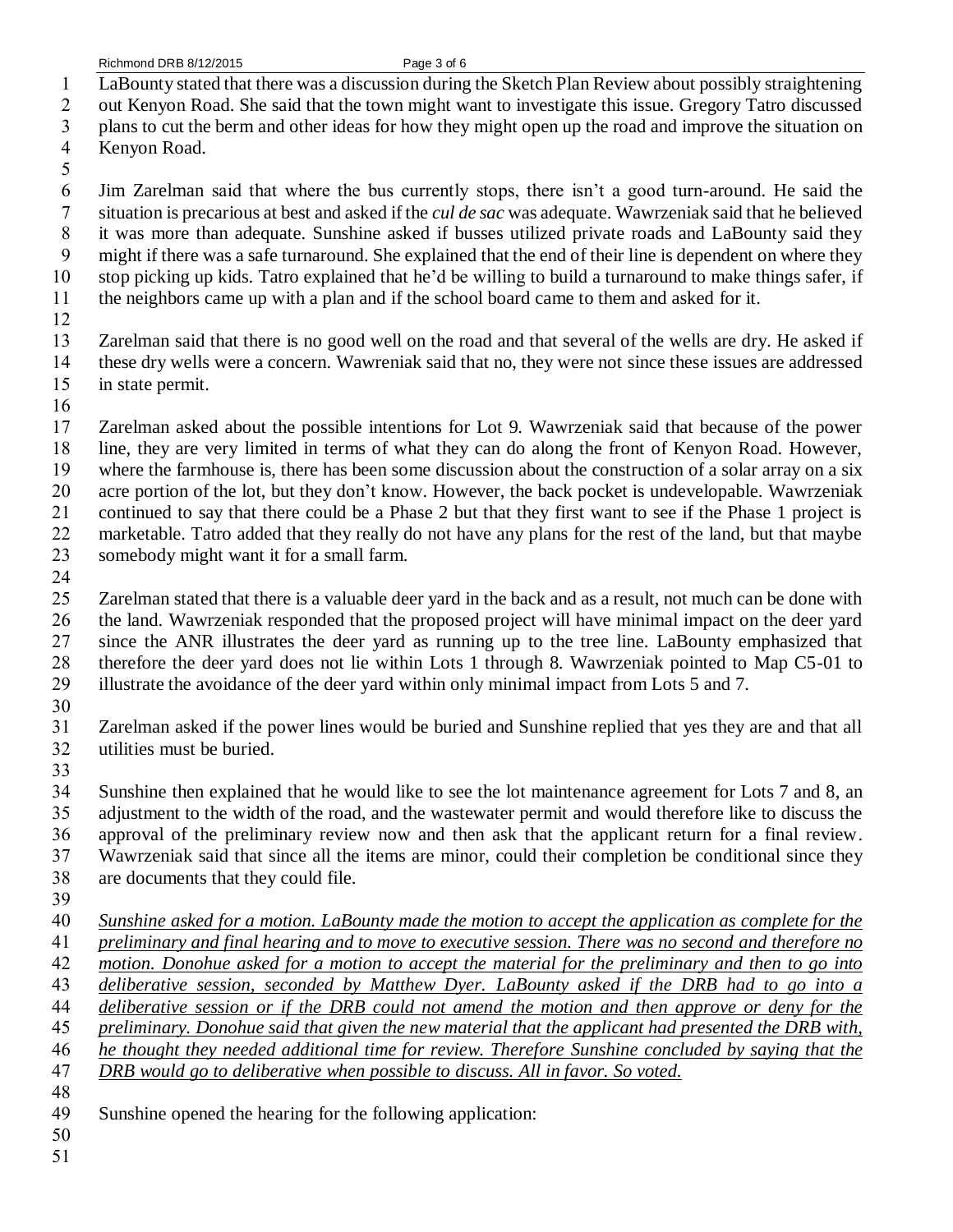Second Hearing:

## 

 **290 Cemetery Road** – Application #15-079, Applicants Dennis and Connie Doherty for Preliminary and Final Subdivision Review for a 3-lot subdivision located at parcel CE0290 located within the Agricultural/Residential Zoning District.

Sunshine sworn in Dennis Doherty.

- Doherty presented the project. The project area consists of 10.2 acres that the applicant proposed to divide into 3 lots. Doherty asked for preliminary and final approval upon conditions being met. Sunshine opened a discussion concerning the Doherty's legal right to access from Cemetery Road. Doherty explained that his right-of-way was outlined in his deed that he provided to Clare Rock. Sunshine asked if anybody else had a right to use it and Doherty said he did not know. LaBounty asked who owned the access route and Doherty said he did not know. Doherty stated that he purchased the land from Farr and that Farr deeded the right-of-way but that the ownership is undetermined, although he has the legal right-of-way to use it. Doherty said that he believes Mr. Lockwood has claimed ownership of it. Sunshine emphasized the importance of understanding who owns the access since the
- owner will have to be partner to a maintenance agreement.
- Sunshine asked that since most of Farr's land is subject to Act 250, is the present lot under Act 250 and does the applicant have a project review sheet. Doherty said he did, and that there is no Act 250 jurisdiction, but that he did not bring it with him. Sunshine asked Doherty to submit the Project Review Sheet. Doherty stated that the Project Review Sheet says that no Act 250 review is required for the 3 lot subdivision.
- 

 Sunshine asked about the presence of deeryards and Doherty said they were present on his land and were marked on the map provided to the DRB.

 Sunshine asked if Doherty had received anything from the fire chief and Doherty said he had not, although he had submitted a request to the fire chief.

 Discussion continued concerning the driveway. Doherty said he had an access permit and he explained that in developing the driveway, he would do whatever was required in the Public Works Specifications. LaBounty explained to Doherty that his application should have a profile (a 'road profile') illustrating the slope of the proposed driveway.

 Sunshine asked how proportionate share would be figured out in the easement language, was he going to use linear feet or number of lots. Doherty suggested that he thought linear feet would be the fairest way. LaBounty asked if there was only a calculation for the three lots or did the calculations include others that might want to use the road. Doherty said he couldn't include anyone else because he doesn't know who else might want to use it.

 Discussion followed about how power would be shared to service the three units. Sunshine suggested an arrangement of easements with language defining how it is to be shared.

 LaBounty questioned the hand-drawings present on the survey map noting that the two maps provided two different illustrations. Doherty explained that the DRB should follow the surveyor's map and that the other map should only be used for the topography. The author of the topographic map, Daniel

- Carter, was clarified.
-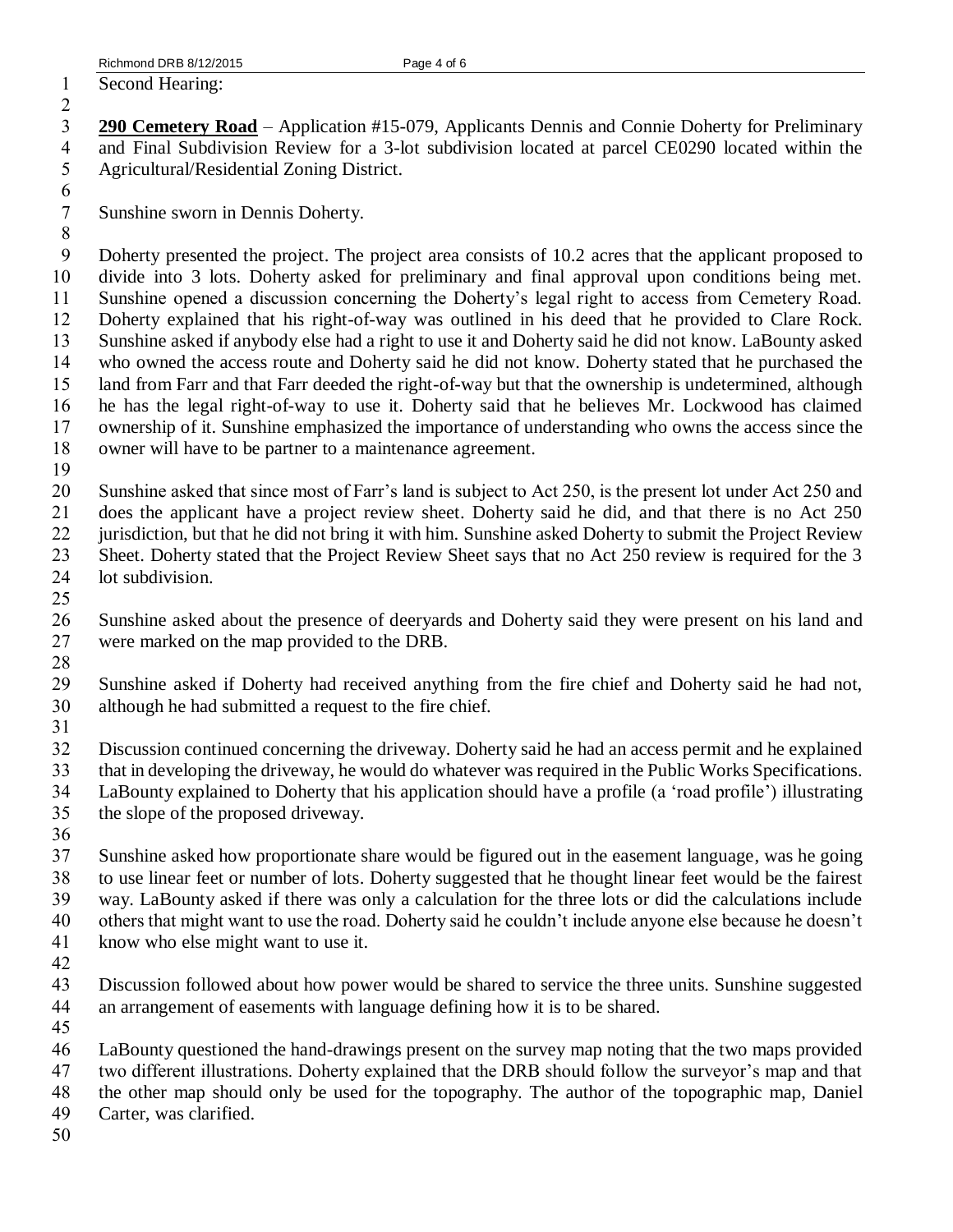LaBounty and Sunshine discussed the problem of the large building envelopes located within deer

wintering areas. Doherty explained that the building envelopes were presented to illustrate the setbacks

 and where a building could be constructed. Sunshine and LaBounty emphasized that the building envelopes should be smaller, to discourage the use of the entire lot.

LaBounty asked how the applicant was going to address problems associated with building erosion.

- LaBounty explained that since the project involves a slope that is greater than 1 to 3 slope, the applicant will need an erosion control plan.
- 

LaBounty critiqued the provided culvert plan, asking if the provided design was specific to the proposed

 driveway or a generic illustration. Doherty explained that the illustration was what his technician had provided him. LaBounty clarified that the applicant should provide greater details as to what was being

proposed.

 Bill Lockwood presented a map illustrating a survey of his property, as well as a copy of Farr's deed to Doherty, describing the access from Cemetery Road that Lockwood owns. The deed provided a right- or-way to Doherty. Lockwood expressed concern that if Doherty develops his three lots, that then Lockwood will not be able to develop his lot since his lot would be the fourth lot. The development of the fourth lot would require the expansion of the right-of-way to 60 feet which is not possible since the driveway is currently 50 feet and bounded on both sides by land owned by another landowner.

 Lockwood is also concerned about Doherty's plans for sharing expenses on road maintenance. Sunshine explained that there would be many different ways to write the agreement up but that it would be up to

- Lockwood and Doherty to work it out.
- 

 Gabriel Furman expressed concerns about the extent to which the proposed project follows Act 250, in particular in regards to the proposed septic system and wetlands located on Furman's property. Furman wants to know more about any potential impacts.

 Jan Sultan complained about her inability to see the Notice sign, explaining that it was not visible from the road. Doherty said that it was now visible.

 Jessica Sultan Chandler complained that she was unable to see the Notice sign, explaining that it was located 25 feet behind a tree. She expressed concern that the landowner was asking for both a preliminary and final hearing before enough information had been made available. In particular she was concerned that the septic, well, and erosion issues had not been thorough addressed and she thought there should be more time provided to address these issues.

 Jason Priscman also complained about not being able to see the sign until a few days ago. He expressed concern about the apparent need for speed.

 Suzanne Self also complained that the Notice sign was hidden. She was concerned about possible impacts to the deer yard, explaining that she sees deer on a daily basis. In addition, she said that her well goes dry every October. Sunshine explained that the DRB does not have jurisdiction over water and that since the applicant got a permit from the state that any concerns would have to be addressed to the state.

- Richard Self discussed concerns about the location of an easement that he though existed. Sunshine explained that this particular discussion was not germane to the present meeting.
- 

Self asked about the width of the driveway, asking if the driveway could be expanded by 10 feet if the

expansion was required. Sunshine explained that Lockwood could not go off his land.